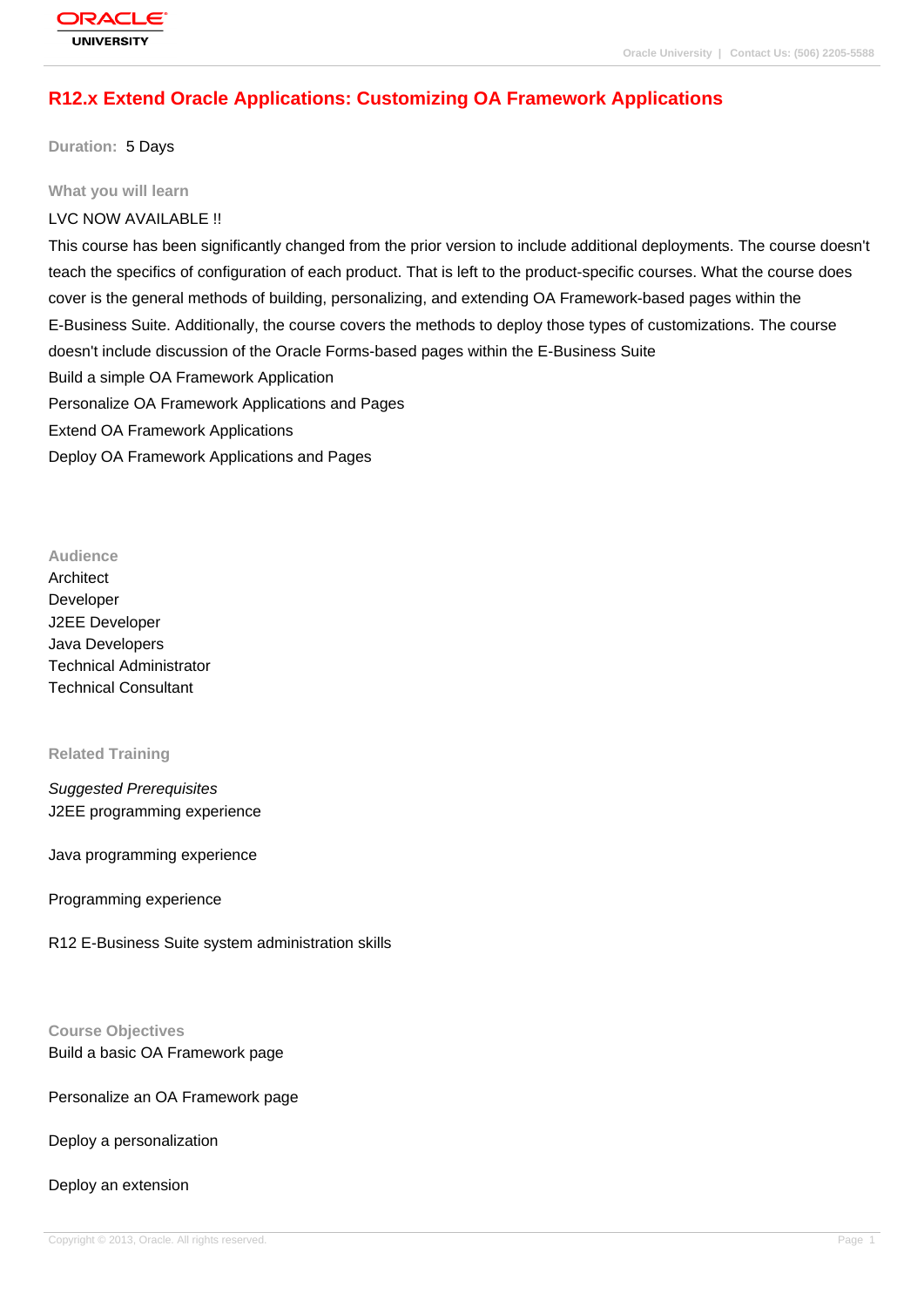Extend an OA Framework page

Assemble components for an OA Framework project

Translate an OA Framework page

Define other development considerations

#### **Course Topics**

- **Introduction to Customizing**
- **Concepts of the MVC Design**
- **Basics of the Model**
- **Basics of the View**
- **Lab Learning More About**
- **Introduction to JDeveloper**
- **Setting Up Your Development**
- **Basics of the Controller**
- **Introduction to Personalizations**
- **Personalization Concepts**
- **User Level Personalizations**
- **Administrator Level Personalizations**
- **Personalizing Configurable Pages**
- **Advanced Personalization Features**
- **Extend OA Framework Applications**
- **Assembling Components**
- **Development Considerations**
- **Deploying OA Framework Applications**
- **Translations**
- **OA Framework Development Concepts and Standards**